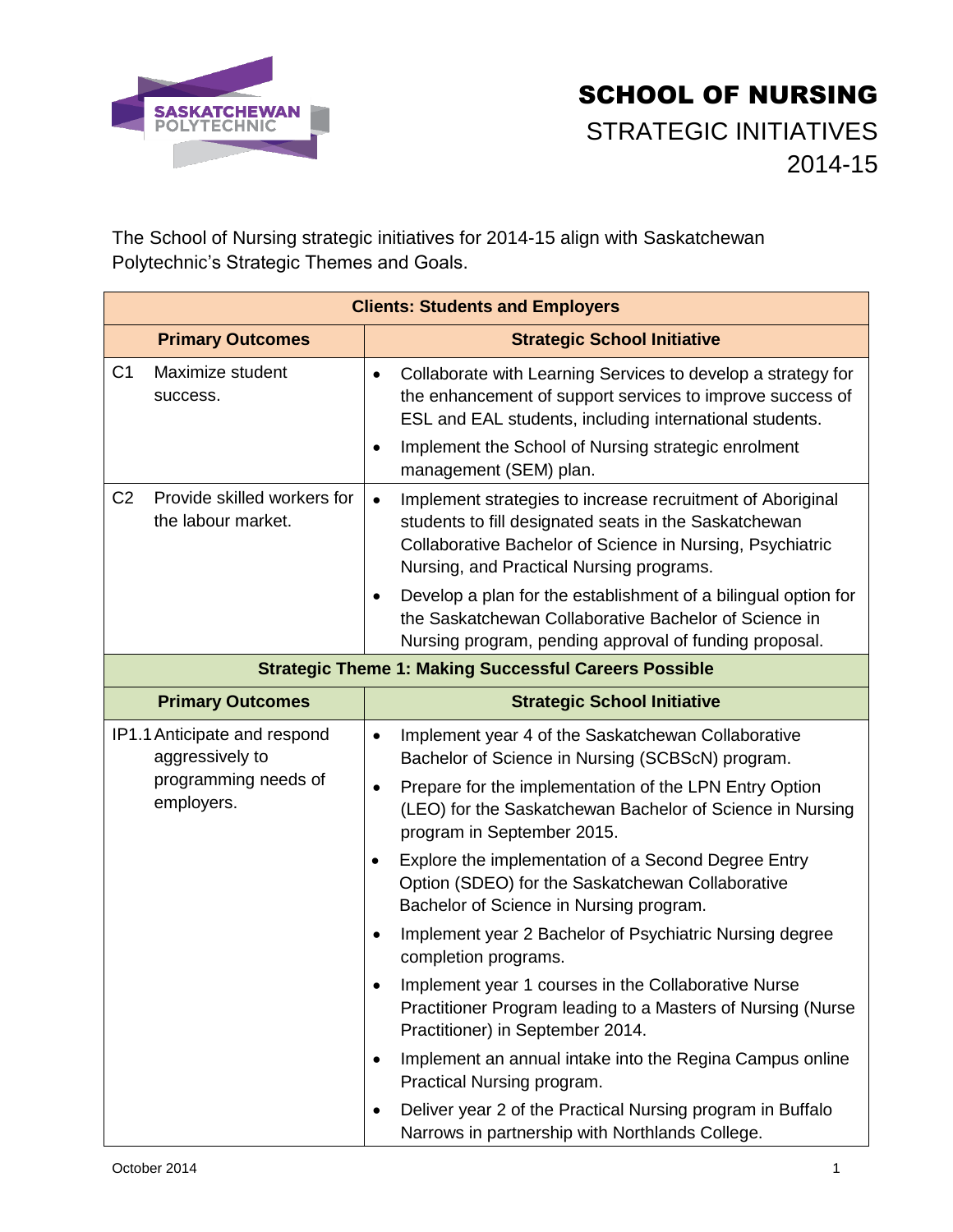|                                                                                           | Expand the capacity of the Perioperative Nursing RN and<br>$\bullet$<br>Perioperative Nursing LPN programs by 36 seats (26 RN<br>and 10 LPN seats).                                                                                                                                                                           |
|-------------------------------------------------------------------------------------------|-------------------------------------------------------------------------------------------------------------------------------------------------------------------------------------------------------------------------------------------------------------------------------------------------------------------------------|
|                                                                                           | Implement newly revised Critical Care Nursing program in<br>Regina and Saskatoon.                                                                                                                                                                                                                                             |
|                                                                                           | Explore strategies to secure funding for the delivery of the<br>$\bullet$<br>Critical Care Nursing program. Assume responsibility for the<br>independent delivery of the Critical Care Nursing program, if<br>funding approved.                                                                                               |
|                                                                                           | Implement the dissolution of the Primary Care Nurse<br>$\bullet$<br>Practitioner program.                                                                                                                                                                                                                                     |
|                                                                                           | Develop an emergency nursing program for registered<br>$\bullet$<br>nurses.                                                                                                                                                                                                                                                   |
| IP1.3 Ensure the learning<br>environment supports<br>program and student<br>requirements. | Establish three private offices for the University of Regina<br>$\bullet$<br>faculty teaching in the Saskatchewan Collaborative Bachelor<br>of Science in Nursing program for 2014-15 and three offices<br>for 2015-16 at Saskatoon Campus.                                                                                   |
|                                                                                           | Establish two offices for Perioperative Nursing faculty at<br>$\bullet$<br>Saskatoon Campus.                                                                                                                                                                                                                                  |
|                                                                                           | <b>Strategic Theme 2: Advancing Economic and Social Prosperity</b>                                                                                                                                                                                                                                                            |
| <b>Primary Outcomes</b>                                                                   | <b>Strategic School Initiative</b>                                                                                                                                                                                                                                                                                            |
| IP2.1 Advance strategic<br>partnerships and<br>alliances.                                 | Investigate the feasibility of establishing a distributed site in<br>$\bullet$<br>North Battleford for the delivery of the Saskatchewan<br>Collaborative Bachelor of Science in Nursing program.                                                                                                                              |
| IP2.2 Help international<br>learners and newcomers<br>success.                            | Explore partnership opportunities for the recruitment of<br>$\bullet$<br>international students for nursing programs.                                                                                                                                                                                                         |
|                                                                                           | <b>Strategic Theme 3: Pursuing Excellence in Program Quality and Innovation</b>                                                                                                                                                                                                                                               |
| <b>Primary Outcomes</b>                                                                   | <b>Strategic School Initiative</b>                                                                                                                                                                                                                                                                                            |
| IP3.1 Enhance program quality.                                                            | Implement plan to integrate interprofessional education and<br>$\bullet$<br>increase the number of interprofessional clinical practice<br>education placements in the Saskatchewan Collaborative<br>Bachelor of Science in Nursing, Practical Nursing,<br>Psychiatric Nursing and Primary Care Nurse Practitioner<br>program. |
|                                                                                           | Identify and implement specific strategies to enhance<br>$\bullet$<br>student engagement in academic decision making.                                                                                                                                                                                                         |
|                                                                                           | Participate in the development of Saskatchewan<br>$\bullet$<br>Collaborative Bachelor of Science in Nursing database and<br>student, graduate, and employer satisfaction instruments.                                                                                                                                         |
|                                                                                           | Participate in the clinical practice education strategy to<br>٠                                                                                                                                                                                                                                                               |